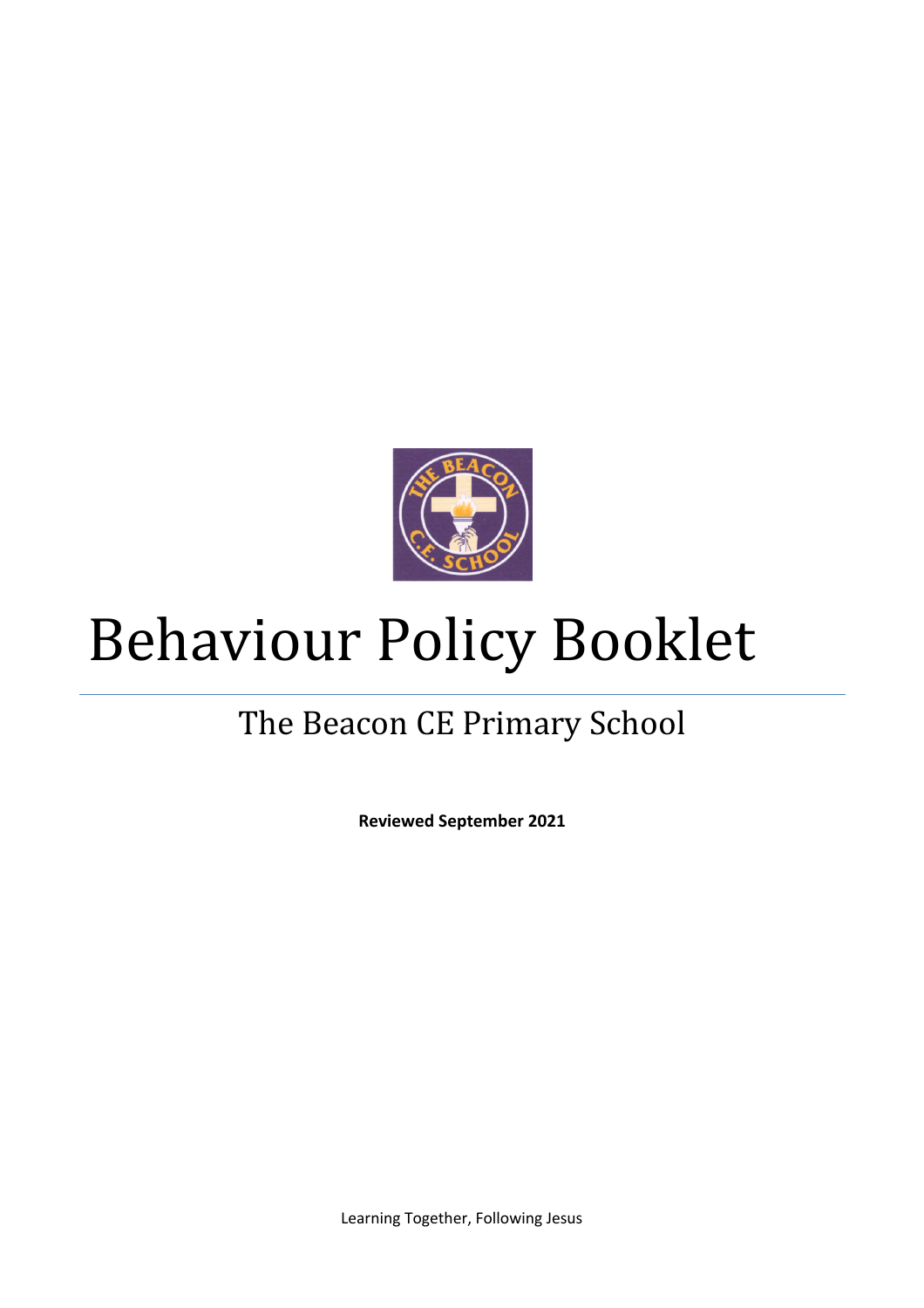

Article 29 - You have the right to education which tries to develop your personality and abilities as much as possible and encourages you to respect other people's rights and values and to respect the environment.

Our Christian Vision is:

#### **Learning Together, Following Jesus**

Jesus said, "I am the light of the world. Whoever follows me will have the light of life."

#### John 8:12

As recognised in our most recent Ofsted report in March 2014, Ofsted judged the Behaviour and Safety of pupils as 'Outstanding'. Ofsted reported that 'The behaviour of pupils is outstanding. They behave extremely well in class, on the playground and in the dining hall. Pupils are very polite. They open doors for adults and show great care for their school.'

We believe behaviour is judged to be outstanding due to all staff having very high expectations in how children should behave. We are not complacent, we review our behaviour policy regularly.

As a Christian school our Christian ethos and values are central to all we do. These values including compassion, courage, friendship, trust and forgiveness support our pupils and underpin our approach to behaviour management.

The purpose of this policy booklet is to communicate and clarify the ways in which our Christian school encourages children to behave well and work hard. It also states what will happen when children do not behave well.

# Objectives of the Policy

- To improve the standards of work, behaviour and life chances of children.
- To establish and maintain a happy, calm, orderly and safe environment.
- To create an atmosphere where achievement is respected and valued.
- To have clear and high expectations of children's work and behaviour.
- To establish good working relationships and encourage mutual respect.
- To work with parents and children to establish and maintain good behaviour.

All those involved in the life of the school have a collective responsibility for ensuring good behaviour. We have a duty to demonstrate through our actions and attitudes the Christian values which underpin all our work. High standards of behaviour, work and respect for each other depends on the example we all give to pupils. Good order does not just happen; it has to be worked for.

Everyone at The Beacon is dedicated to:

- $\checkmark$  Developing the highest standards of learning and teaching
- $\checkmark$  Enabling every pupil to achieve their full potential
- ✓ Enabling every pupil to become a responsible member of society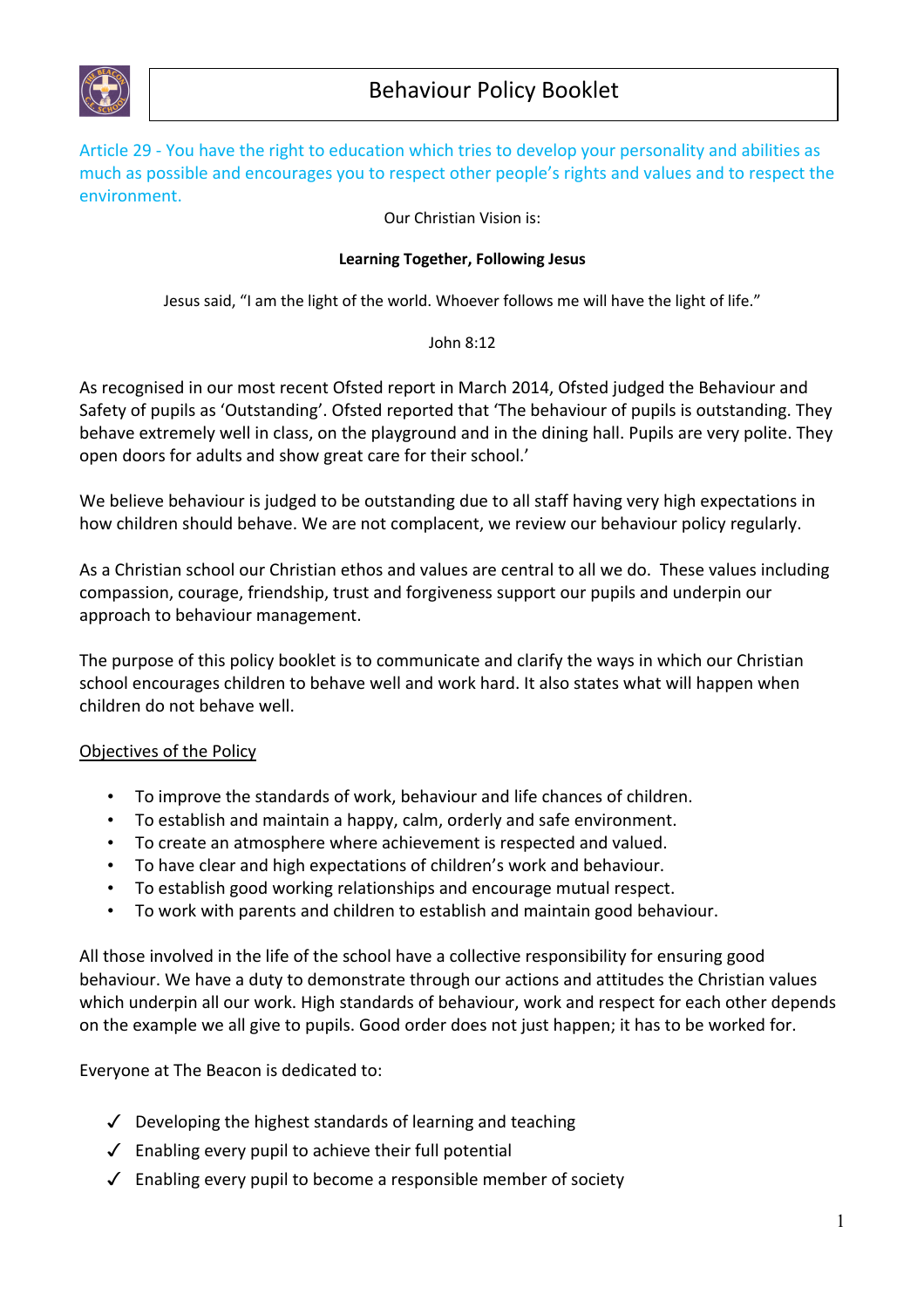

# The Beacon School Aims

- To provide high quality teaching
- § To deliver a broad and rich curriculum
- § To develop positive attitudes to learning
- To create a pleasant and stimulating environment
- § To develop the school's place within the community
- § To ensure equal opportunities for all
- To communicate effectively
- § To develop and celebrate strong relationships
- To allow all children to develop as individuals

#### Equal Opportunities Statement

The Beacon school believes that it is important that everyone in school is valued as an individual, irrespective of gender, disability, cultural or religious origin, ability and social circumstance.

#### Expectations of All Staff

- To take collective responsibility for the behaviour of all children within the school community.
- § To provide a good role model for children particularly in the way they speak to and behave towards each other and the children.
- To have high expectations of all pupils.
- § To ensure any students who are teaching in their class also have high expectations of all pupils.
- To uphold the 'Beacon Code of Conduct' at all times.
- Treat all pupils fairly and with respect regardless of race, gender, religion and ability.
- To actively promote good behaviour and deal with incidents of poor behaviour in a nonconfrontational manner
- To raise pupils' self-esteem and encourage the development of their full potential.
- To contribute responsibly towards creating a safe, caring and pleasant environment.
- To use the code of conduct, class rules and sanctions clearly and consistently.
- To form positive relationships with parents so that all children can see that key adults in their lives have a common purpose.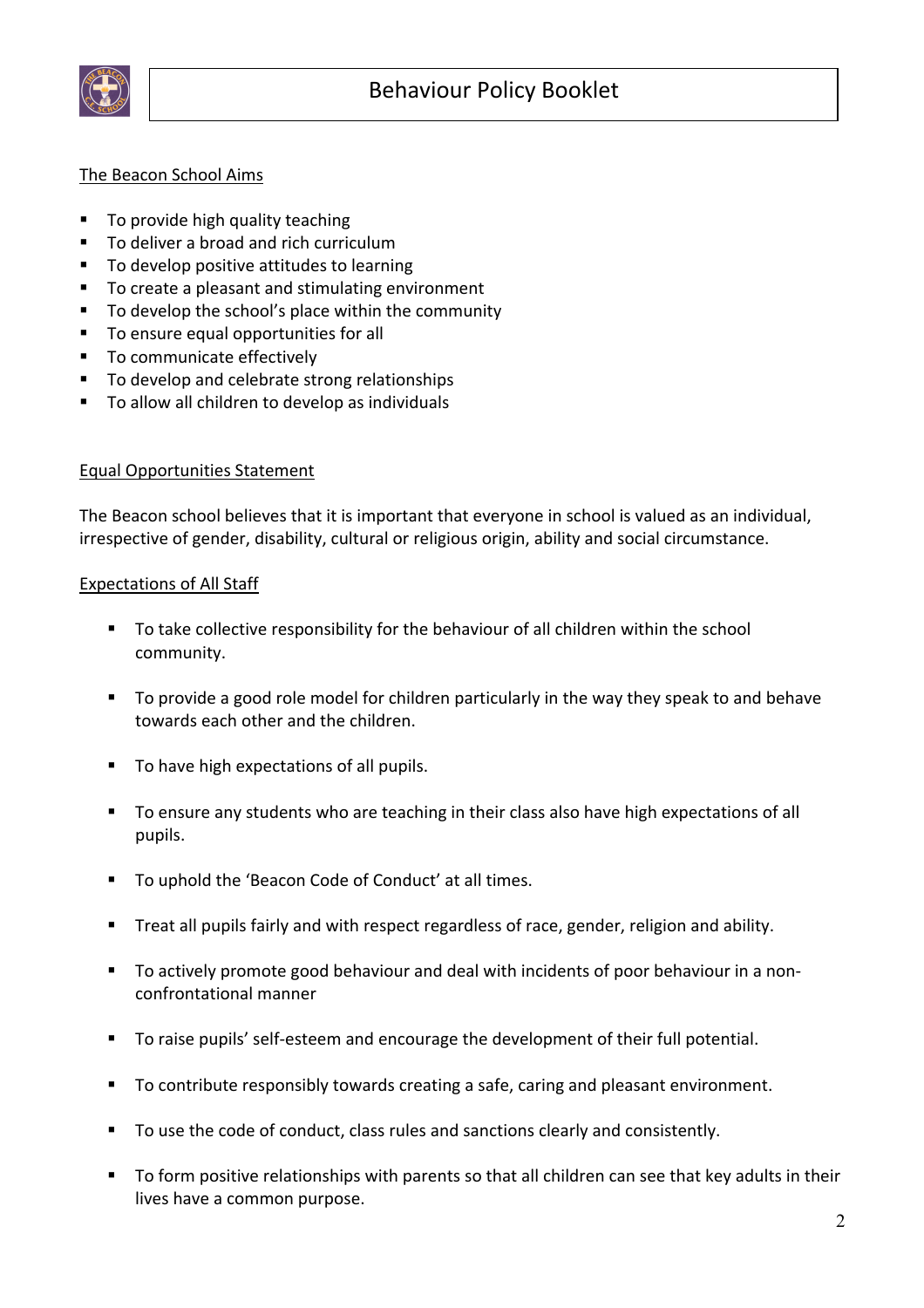

# Expectations of All Parents/ Carers

- To support the Beacon Code of Conduct and school behaviour policy.
- To share concerns about the children's education, welfare and behaviour with the school.
- To take an interest in the children's work and celebrate their achievements.
- To encourage the development of appropriate social skills, e.g. good table manners and common courtesy.
- To attend parents evenings and support school functions.
- To inform teachers of the reasons for all absence on the first morning that the child is absent.
- To ensure that children arrive in school on time.
- To dress pupils in school uniform and to provide appropriate P.E. and swimming kit.
- To attend pre-arranged appointments with school staff.
- To provide good role models for children.
- To support their child in completing homework, including listening to them reading regularly.

# Expectations of All Children

- To work hard and to allow others to do the same
- To treat everyone with respect and to show consideration for the needs of others
- To listen to instructions and do what they are asked to do the first time that they are asked
- To take care of property and the environment in and out of school
- To speak to each other in an appropriate manner
- To co-operate with other children and adults
- To be polite. As a minimum, we expect all pupils to use 'excuse me', 'please', 'thank you', hold doors open for adults and to speak to staff quietly and courteously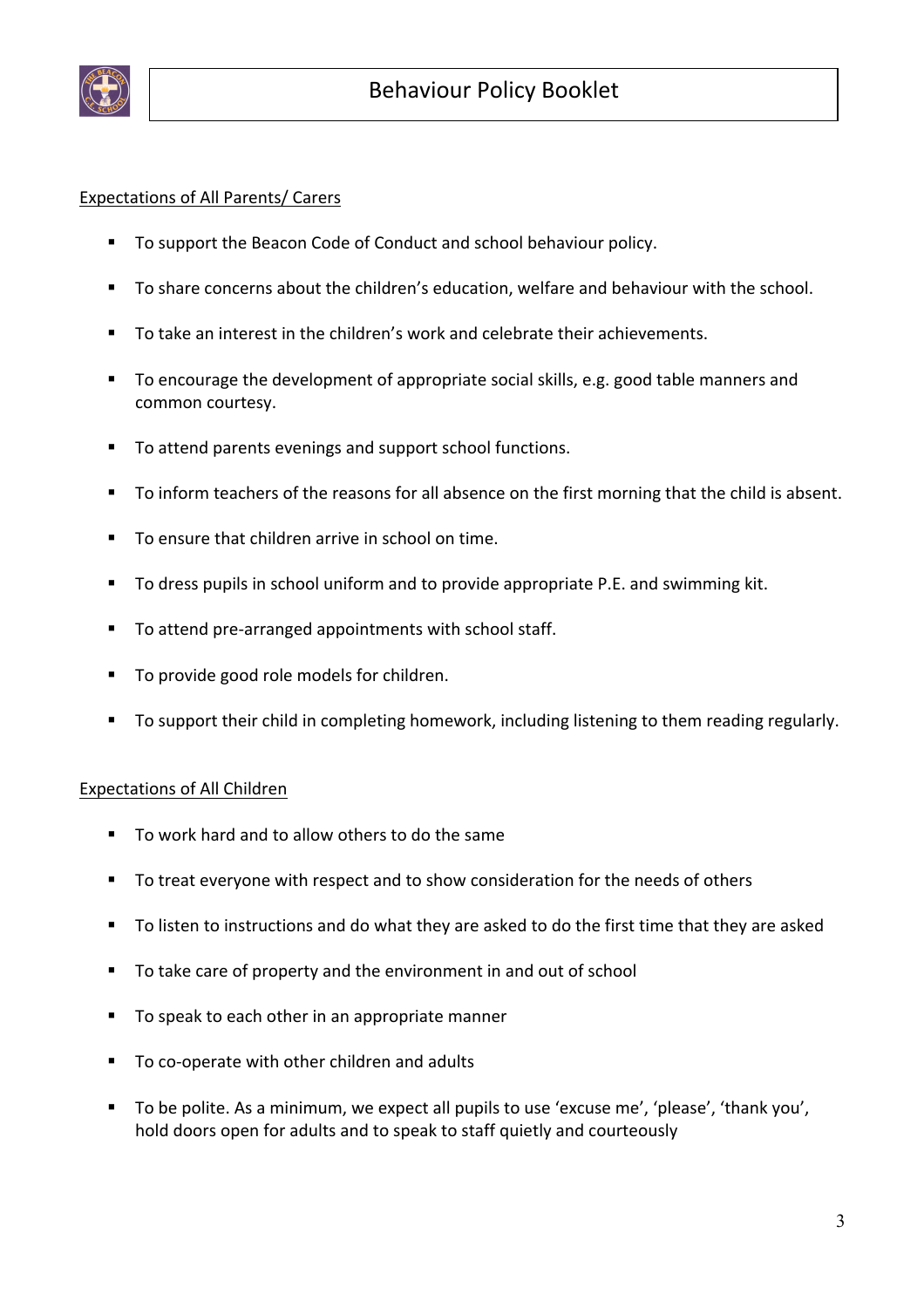

To help us maintain high standards of behaviour we have agreed a set of rules. These rules form 'The Beacon Code of Conduct' which every pupil is expected to follow and every adult is expected to uphold at all times.

# The Beacon Code of Conduct

I will…

Listen carefully to each other Try our very best in all we do Take good care of our school property and belongings Be kind, friendly and truthful Keep Safe Respect everyone and celebrate their differences

# Class charter

Each teacher will also work with their class each September to produce a class charter linked to the UNICEF Rights of the Child and set out rules to support class management and organisation which will be displayed prominently to support their work and visiting teachers.

# School Wide Rewards

At The Beacon we believe that pupils learn best when they are motivated and that they will be well motivated when they feel good about themselves. Praise, reward and celebration of achievement are very important aspects of the school's approach to promoting good behaviour.

Some of the rewards are listed below:

- $\checkmark$  Verbal Praise all staff tell pupils that their behaviour is very good and state why.
- ✓ Certificates uploaded to SeeSaw
- ✓ Star Child of the Week

As well as the rewards listed above the school has adopted a consistent approach for rewarding and encouraging good behaviour, effort and manners based on the collection of dojo points. Class Dojo is an online system where students can receive dojo points. Dojos may be awarded for any actions, deeds or attitudes which are deemed noteworthy and may include :-

- Particularly good work/effort.
- Displaying good manners
- Displaying a caring attitude towards others
- Staying on task etc.
- Displaying our Christian values.
- Completing homework on time.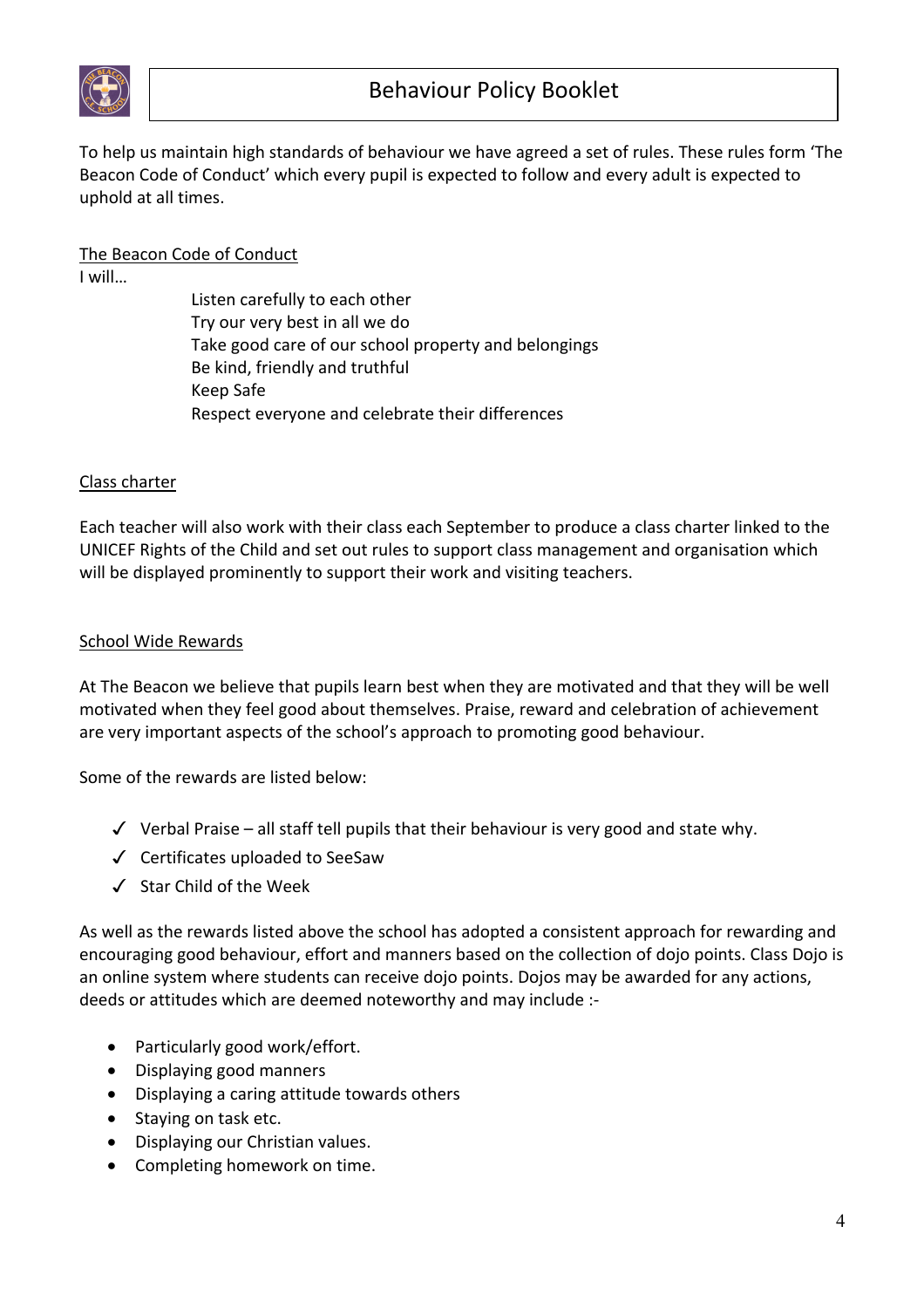

When awarding the dojo point the member of staff should reinforce the good behaviour e.g. 'You can have a dojo for waiting so patiently'. All teachers have access to their own class online dojo point system but any member of staff can award dojos and inform their class teacher so they can be added to the system.

Once awarded a dojo, it should never be deducted.

The reward system is graded as follows:-

| Any noteworthy behaviour | 1, 2 or 3 at a maximum for awarding dojos                        |
|--------------------------|------------------------------------------------------------------|
| 100 Dojos                | Children receive a bronze certificate.                           |
| 200 Dojos                | Children receive silver certificate.                             |
| 300 Dojos                | Children receive gold certificate and prize.                     |
| 400 Dojos                | Children receive platinum certificate and prize.                 |
| 500 Dojos                | Children receive rainbow certificate and a reward trip/activity. |

The class with the most dojos each week receives an extra playtime the following week.

- School Commendation awards will be presented in whole school worship.
	- ✓ Star of the Week awards are given out during our weekly celebration worship. Teachers nominate a child who has displayed a particularly good attitude or has worked very hard. They are also displayed on Seesaw.
	- ✓ Pupils with 100% attendance receive a reward at the end of each term and at the end of the year.

# Class Rewards

In addition to the whole school rewards, teachers often develop their own novel ways in which to promote and encourage good standards of behaviour with their class e.g. raffle tickets, marble jars, golden time, treasure chests, medal charts etc. These individual approaches are encouraged as they are a way in which teachers can take more responsibility for the behaviour of their children on a dayto-day basis. However, they must not replace the whole school behaviour rewards such as the dojo points.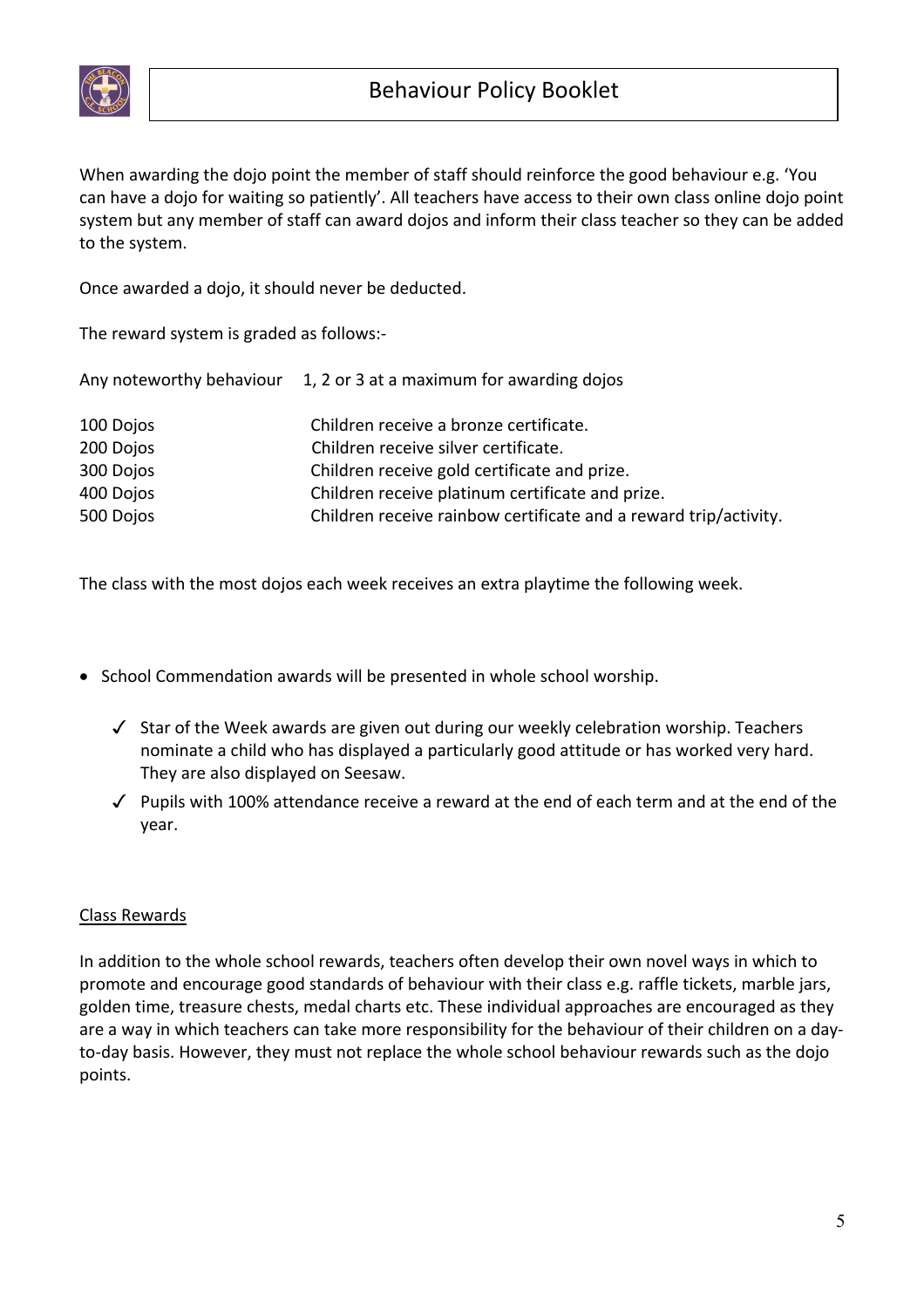

# School Wide Sanctions

In the event of children not adhering to the code of conduct, the following sanctions will be applied using **adult discrepancy based on the seriousness** of the behaviour (this means that there will be times when some stages are missed out due to the seriousness of the incident).

- Stage 1 Non-verbal warning e.g. frown, stern look, and silence
- Stage 2 Verbal warning
- Stage 3 Child's name written on board
- Stage 4 Cross put beside child's name (5 or 10 minute loss of playtime)
- Stage 5 Another cross by child's name (loss of whole playtime)
- Stage 6 Child will be sent to a named class for 'time-out'
- Stage 7 Child referred to Learning Mentor, Assistant Headteacher, Deputy Headteacher, Head of School or Executive Headteacher
- Stage 8 Parents/ Carers contacted/ invited into school to discuss child's behaviour
- Stage 9 In the case of regular misbehaviour it will be necessary to consider tailored sanctions. These may include a report card, behaviour contract, exclusion from activities, playtime and/ or lunchtime exclusion, internal exclusion or fixed (short and long term) and permanent exclusions

| Missed Playtime:              | The child will be supervised by an adult within school instead of playing<br>outside (they will not be allowed to carry out jobs or partake in<br>enjoyable activities during this time). A register will be kept and parents<br>informed when their child has been to 'missed playtime' on more than 5<br>occasions in a half-term. If a child has been to missed playtime 10 or<br>more times during a half-term, they may miss an activity or treat e.g.<br>visit out of school / Christmas Party. |
|-------------------------------|-------------------------------------------------------------------------------------------------------------------------------------------------------------------------------------------------------------------------------------------------------------------------------------------------------------------------------------------------------------------------------------------------------------------------------------------------------------------------------------------------------|
| Internal Exclusion:           | Parents are informed by letter (Letter to be kept in the office). Pupil has<br>no contact with class or classmates. Child has no access to playground,<br>extra-curricular or enrichment activities e.g. visits out                                                                                                                                                                                                                                                                                   |
| <b>Fixed Term Suspension:</b> | Pupils will be excluded from school for a specified period which may<br>range from one day to fifteen days. At this stage parents will be<br>consulted and a plan for behaviour improvement will be agreed.                                                                                                                                                                                                                                                                                           |
| <b>Permanent Exclusion:</b>   | The pupil will be permanently excluded from school. This effectively<br>means that the child will cease to be a pupil at The Beacon and will need<br>to find another school.                                                                                                                                                                                                                                                                                                                          |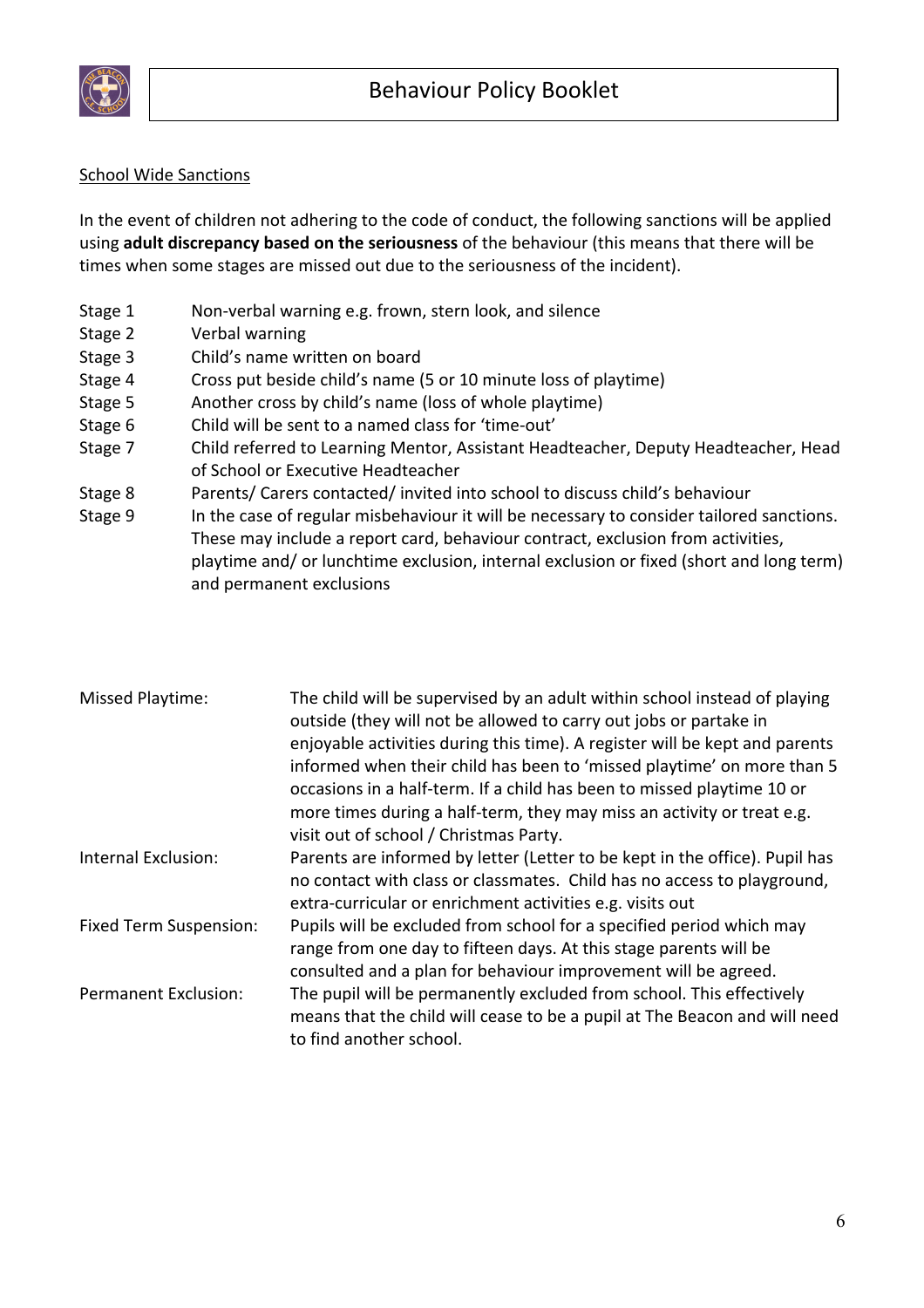

Notes for Application of Sanctions:

- 1) Teachers have to record any significant incidents in their class behaviour record book and send it with the child if they are going to 'missed playtime'.
- 2) Teachers need to keep parents informed regularly about their child's behaviour. If they need to be approached about poor behaviour this should be done tactfully and where possible in private.
- 3) Teachers are also expected to communicate with senior managers about behaviour concerns.
- 4) Teachers are encouraged to keep children in themselves during playtime to complete work if necessary- this is not an appropriate use of 'missed playtime'.
- 5) No list of sanctions can solve all problems and teachers must use their own judgement when dealing with behaviour.

#### Allegations of abuse against staff and other adults working in the school

Unfounded or malicious allegations will be reported to the local authority designated officer (LADO). The LADO may then refer the matter to children's social care services.

The headteacher will consider whether to take any disciplinary action against the pupil who made the allegation, such as:

- Detention
- Fixed term suspension
- Permanent exclusion

The police may also be asked to consider whether any further action may be appropriate against the person responsible.

#### Restorative Thinking

Our school community uses Restorative Thinking to help create a restorative and safe learning environment.

Restorative questions will include:

- What happened?
- What were you thinking/feeling at the time?
- What are your thoughts/feelings been since?
- Who has been affected by what happened?
- In what way?
- What needs to happen to put things right?

These questions are neutral and non-judgemental. They allow the person to tell the story and are likely to promote responsibility.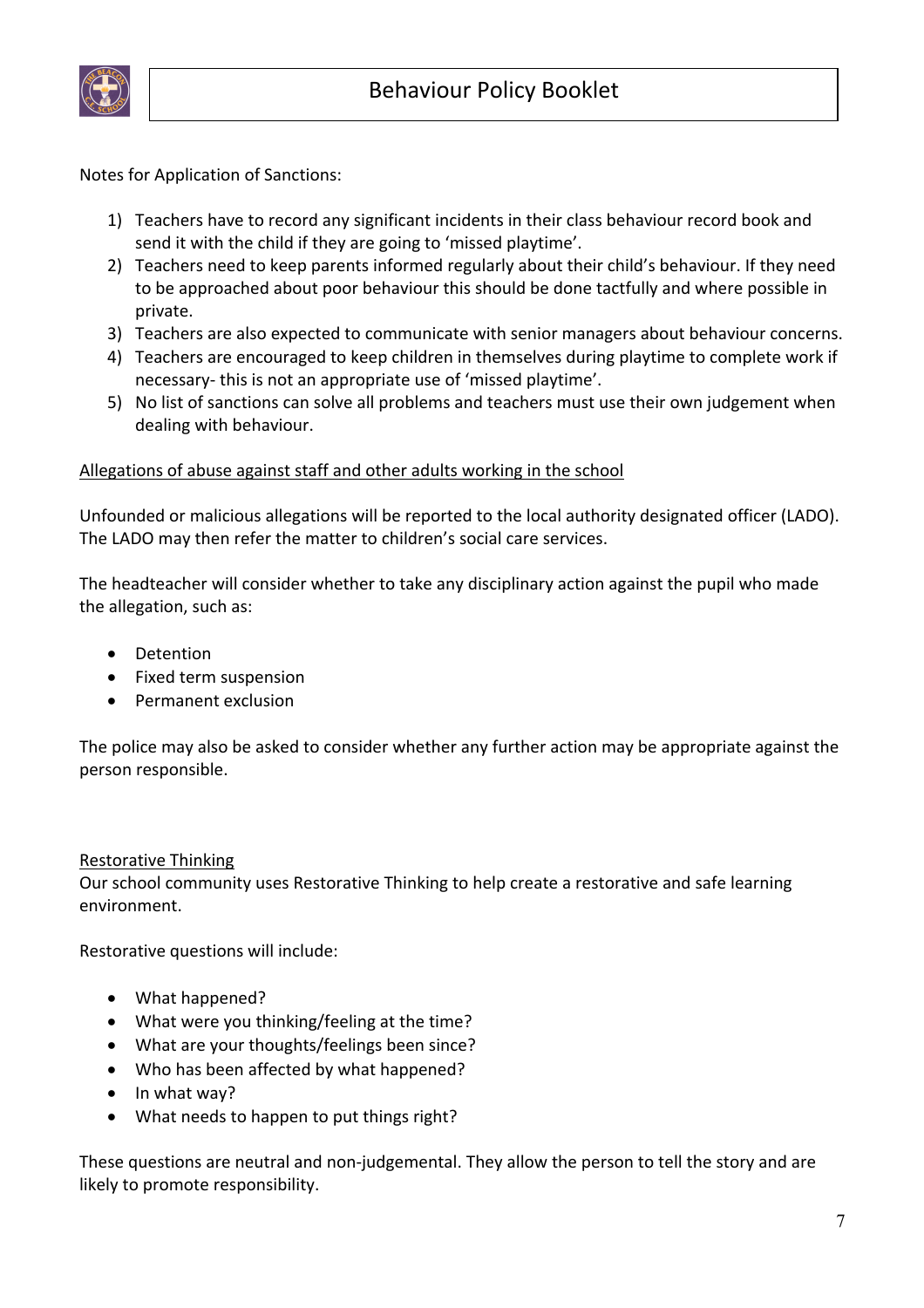

# Playground Golden Rules

We are gentle We are kind and helpful We play well with others We care for the playground We listen We are honest

# Notes for Playground Supervision

All staff responsible for children on the yard should circulate as much as possible, keeping a close eye on those children whose behaviour is often inappropriate. Where possible adults should organise and join in games with the children. During playtimes, children are not allowed back into the school building unless with an adult.

The roles of the adults on duty are outlined below:

Adults on duty are responsible for the overall behaviour at playtimes and at the beginning and end of the school day. They need to make sure accidents are recorded and that behaviour is dealt with appropriately. Children can be asked to stand against the wall for time-out or can be asked to stay with an adult. Children should never be sent in on their own- either to missed play or to see the Assistant Headteacher, Deputy Headteacher, Head of School or Executive Headteacher. The teacher outside is also responsible for blowing the whistle promptly and supervising lines so that lessons can begin on time. They must not leave the yard **under any circumstances** until all classes have been collected. **If you know you are unable to do this duty, please ensure you have a replacement.** 

This involves the supervision of football or other ball games which children play on a rota. Children who argue, or are overtly competitive, will be asked to leave the game and may miss the next game.

# Lunchtime Rules

Lunchtime supervisors are able to award stickers for good behaviour in the dinner hall and on the yard. Any pupil who returns from dinner with a lunch time sticker will be awarded a dojo point by their class teacher. Lunchtime supervisors are also required to keep a written log of any significant incidents of behaviour in the 'Lunchtime Behaviour Book'. The Senior Lunchtime Supervisor / Learning Mentor will also liaise with the Executive Head and Head of School when children are causing concern because of regular misbehaviour or about serious incidents. Persistent misbehaviour may result in a pupil being excluded from school at lunchtimes.

At lunchtime, supervisory staff should make sure that the entrance to the toilets is well-supervised and may use Year 6 prefects to help.